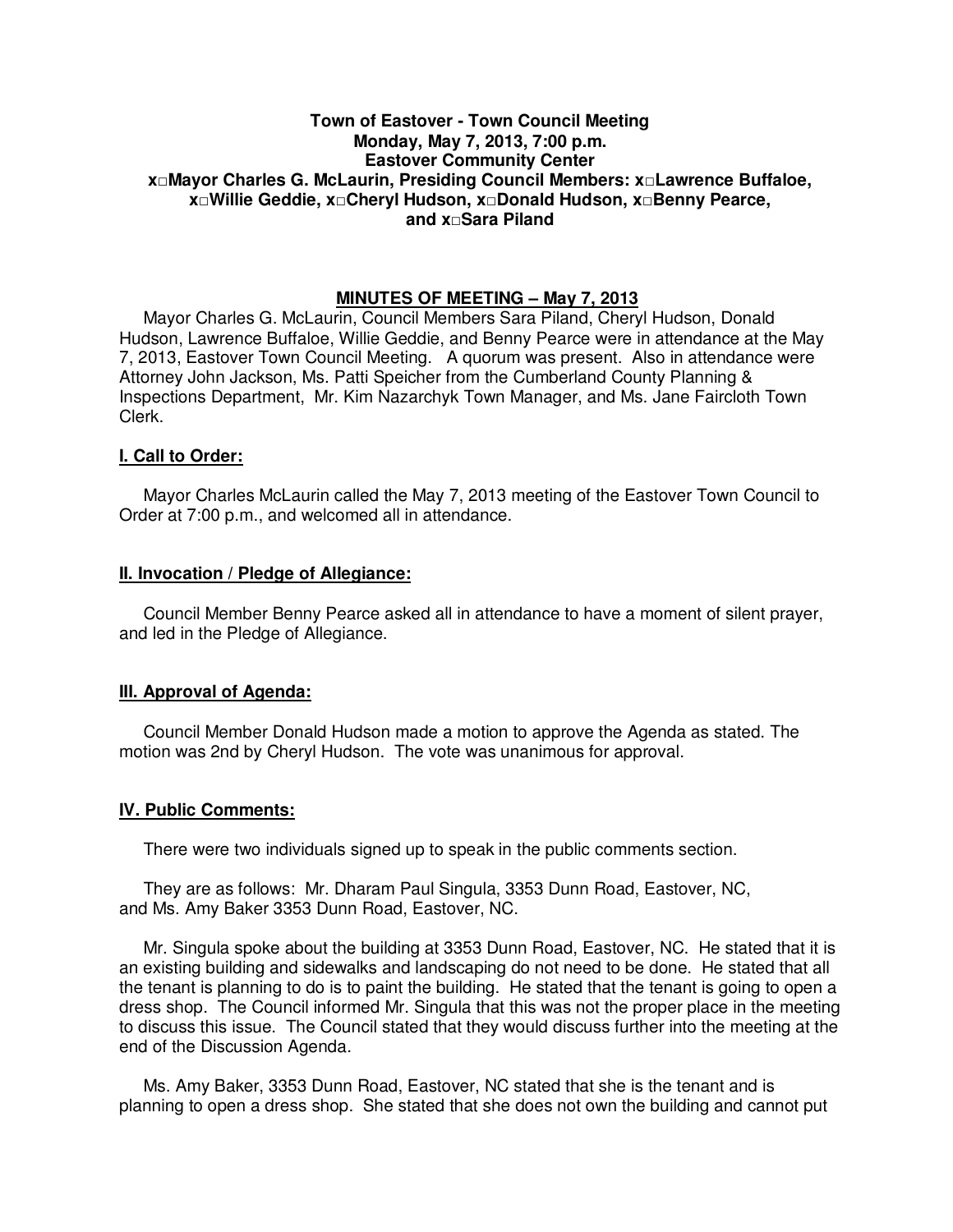in sidewalks and landscaping. She stated the parking area is paved all the way to the highway.

# **V. Consent Agenda:**

- 1. Consider approval of the March 13, 2013 Minutes.
- 2. Consider approval of the April 2, 2013 Minutes.
- 2. Consider approval of the April 9, 2013 Minutes.
- 3. Consider approval of the March 31, 2013 Financial Report.

 Council Member Cheryl Hudson made a motion to approve the Consent Agenda with an amendment to correct a name on the March13, 2013 Minutes. The motion was  $2^{nd}$  by Council Member Lawrence Buffaloe. The vote was unanimous for approval.

# **VI. Discussion Agenda:**

# **Agenda Item #1:**

 **1. PUBLIC HEARING: CASE P13-15. REVISION AND AMENDMENT TO ARTICLE IV PERMITTED, CONDITIONAL AND SPECIAL USES, AS ADOPTED BY THE TOWN OF EASTOVER ON NOVEMBER 6, 2012 AND APPLICABLE ONLY TO PROPERTIES WITHIN THE CORPORATE LIMITS OF THE TOWN, AMENDING SECTION 403 USE MATRIX BY INSERTING IN ALPHEBETICAL ORDER "ZERO LOT LINE DEVELOPMENT" IN THE LAND USE COLUMN AND REQUIRING APPROVAL OF ALL ZERO LOT LINE DEVELOPMENTS AS CONDITIONAL ZONING INDICATED BY INSERTING A "Z" IN EACH OF THE ZONING CLASSIFICATIONS COLUMNS TO BE IMPLEMENTED WITHIN THE TOWN AS A SUPPLEMENT TO THE CUMBERLAND COUNTY ZONING ORDINANCE PROVISIONS UNTIL SUCH TIME THAT THE TOWN ADOPTS A COMPLETE EASTOVER ZONING ORDINANCE. (EASTOVER)** 

Mayor Charles McLaurin **opened** the Public Hearing on Case No. P13-15.

 Ms. Pattie Speicher from the Cumberland County Planning & Inspections Department briefed the Council on Case No. P13-15. She stated that the Planning & Inspections Staff recommends approval of the proposed zero lot line text amendment as a supplement to the County Zoning Ordinance for the Town of Eastover. She stated the amendment will require all proposed zero lot line development plans to be submitted with a rezoning application affording the opportunity for the town council to ensure that the rural character of the area is retained, which is the stated primary goal of the Eastover Area Detailed Land Use Plan.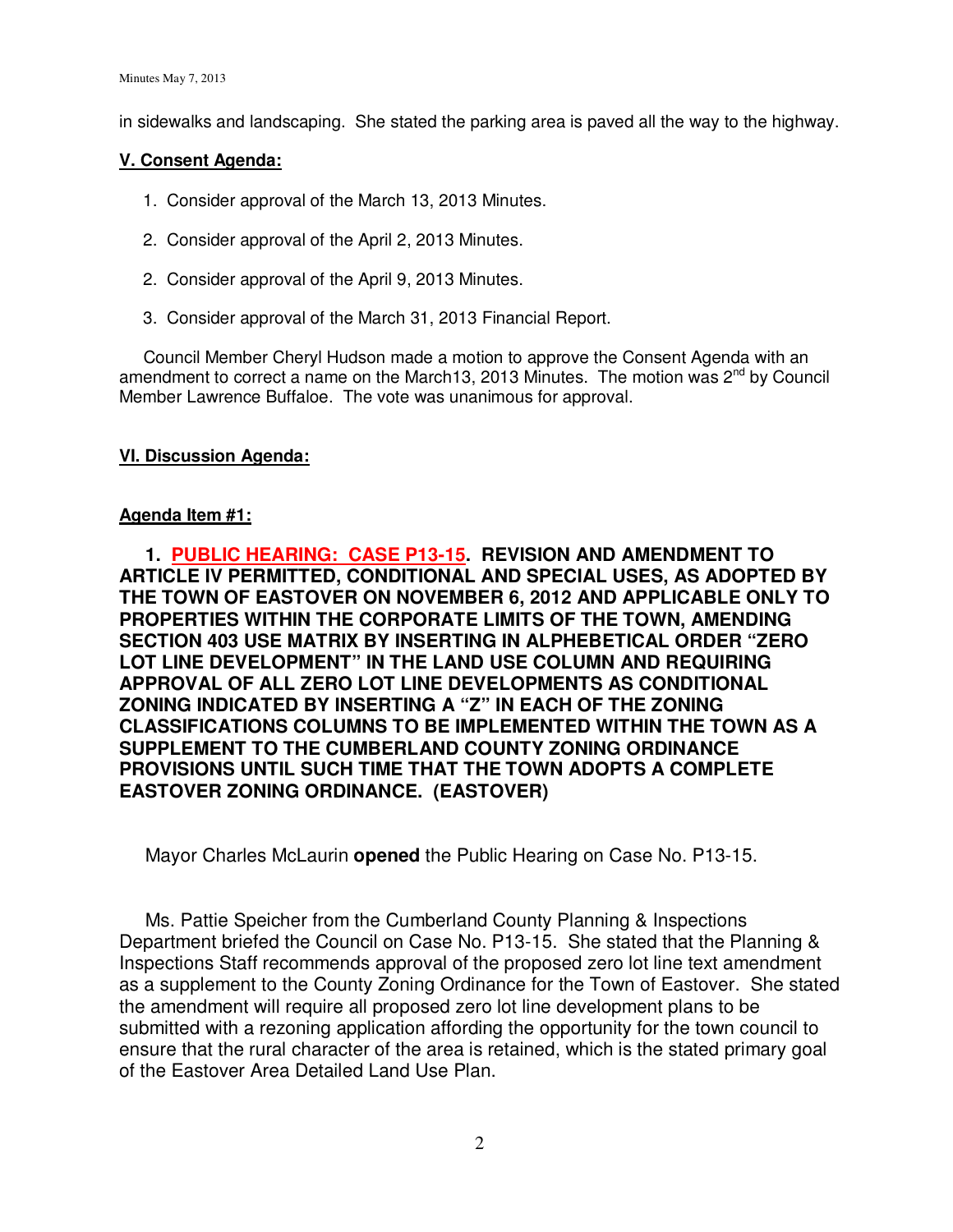Ms. Speicher stated that since incorporation, the Town Council's vision has been to ensure growth is consistent with the community values that include preserving the rural character, protecting existing trees and wet lands where possible, and development patterns that provide mostly one to three acre single family lots. She stated that this amendment requires the developer to address these values through the rezoning application process; and this amendment was requested by the Town of Eastover.

 Mayor McLaurin asked the Clerk if anyone had signed up to speak for or against this Case No. P13-15. The Clerk replied no.

Mayor McLaurin asked if there were any further discussions among the Council.

 Mayor McLaurin asked for a motion to **close** the Public Hearing on Case No. P13- 15.

Council Member Cheryl Hudson made a motion to Close the Public Hearing. The motion was 2<sup>nd</sup> by Council Member Donald Hudson. The motion was unanimously approved by Council.

Mayor McLaurin asked for a motion to **approve** the revision and amendment to Article IV Permitted, Conditional and Special Uses, as adopted by the Town of Eastover. Council Member Sara Piland made a motion to approve Case No. P13-15 as presented. The motion was 2nd by Council Member Donald Hudson.The motion was unanimously approved by Council.

## **Agenda Item #2:**

# **CASE NO. 13-039. CONSIDERATION OF THE CATHERINE H. PEARCE PROPERTY, REQUEST FOR A SUBDIVISION REVIEW, COUNTY SUBDIVISION ORDINANCE; ZONING: A1; TOTAL ACREAGE: 14.61 +/-; LOCATION: 1850 & 1862 MIDDLE ROAD (SR1728). (EASTOVER)**

 Council Member Benny Pearce requested that he be recused from discussion and voting on this Case No. 13-039, as this is he and his wife's property. Council Member Sara Piland made a motion to recuse Mr. Pearce from this case. The motion was 2<sup>nd</sup> by Council Member Cheryl Hudson.The motion was unanimously approved by Council.

Ms. Patti Speicher from the Cumberland County Planning & Inspections Department briefed the Council on Case No 13-039. She stated the developer is requesting approval of a two lot subdivision in conjunction with a recombination of an existing lot. The proposed Lot 3 and the existing recombined Lot 1A have existing dwellings on them; proposed Lot 2 is vacant. The subject property has 822.65' feet of road frontage along SR 1728 (Middle Road). She stated that water will be provided by the Eastover Sanitary District and the septic must be approved by the Cumberland Health Department. She stated that the condition sheet is included in your packet.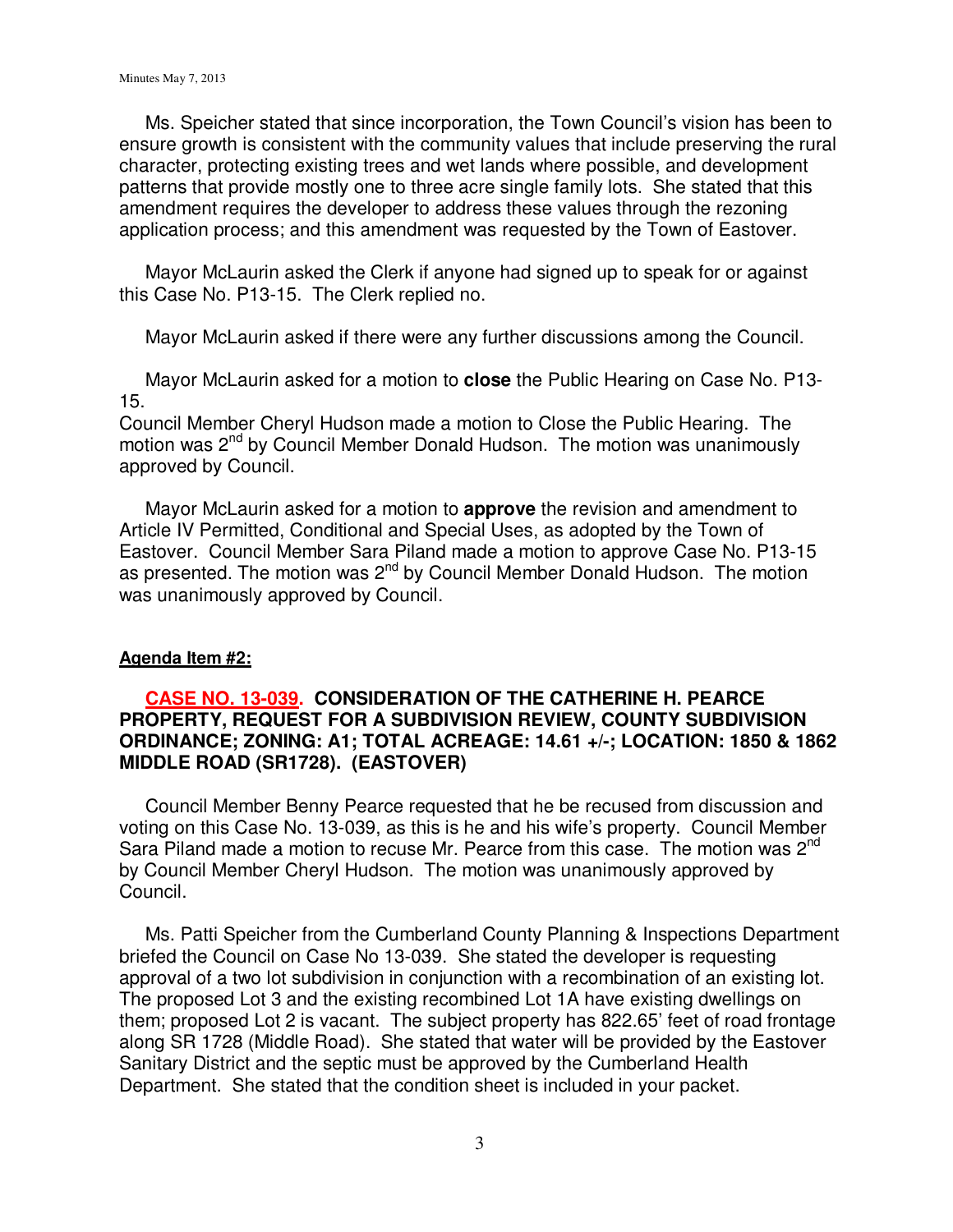Mr. Pearce spoke and stated that there will be a slight revision to the plan. He also stated that he is cutting a lot out for his daughter.

 Council Member Lawrence Buffaloe made a motion to approve with the conditions as stated. The motion was 2<sup>nd</sup> by Council Member Sara Piland. The motion was unanimously approved by Council.

# **Agenda Item #3:**

# **Discuss Town Manager Performance Evaluation Process.**

 Council Member Sara Piland stated that the Council had met in Special Session to discuss the annual Town Manager's Performance Evaluation. She stated that the Council had discussed and decided on a performance evaluation process for the Town Manager. She stated that this process will follow an annual cycle. The Town Council will meet, in closed session, with the Town Manager three times a year to execute this process.

Council Member Piland stated that the **First Session (June)**:

Focus: Developing a shared, written agreement of the Manager's Performance Objectives for the next year. All relevant Town Council documents and actions should be considered as input to these Performance Objectives. Based on these documents and other input from the Council, the Manager will propose a set of objectives to be reviewed and modified by the Council in discussion with the Manager.

# **Second Session (October**):

Focus: Evaluating performance against agreed upon Objectives and Modifying Objectives as appropriate based on current conditions (e.g., Budget approval and allocation of resources).

# **Third Session (March):**

Focus: Annual Performance Evaluation and Salary Consideration.

 Feedback should be gathered formally from Council. Council should evaluate both the "what" and the "how" aspects of the Objectives. Feedback from Senior Management should be gathered at this time for developmental purposes. Community feedback can also be considered. The Town Council should conduct its salary consideration in this meeting. Finally, the annual review should include some discussion of the Town Manager's development plan for the next year, with Council giving guidance to Manager based on experience from the previous year.

 Council Member Cheryl Hudson made a motion to adopt the Town Managers Evaluation Process. The motion was 2<sup>nd</sup> by Council Member Willie Geddie. The motion was unanimously approved by Council.

# **Agenda Item #4:**

 **Presentation of proposed Budget for Fiscal Year 2014 (July 1, 2013- June 30, 2014).**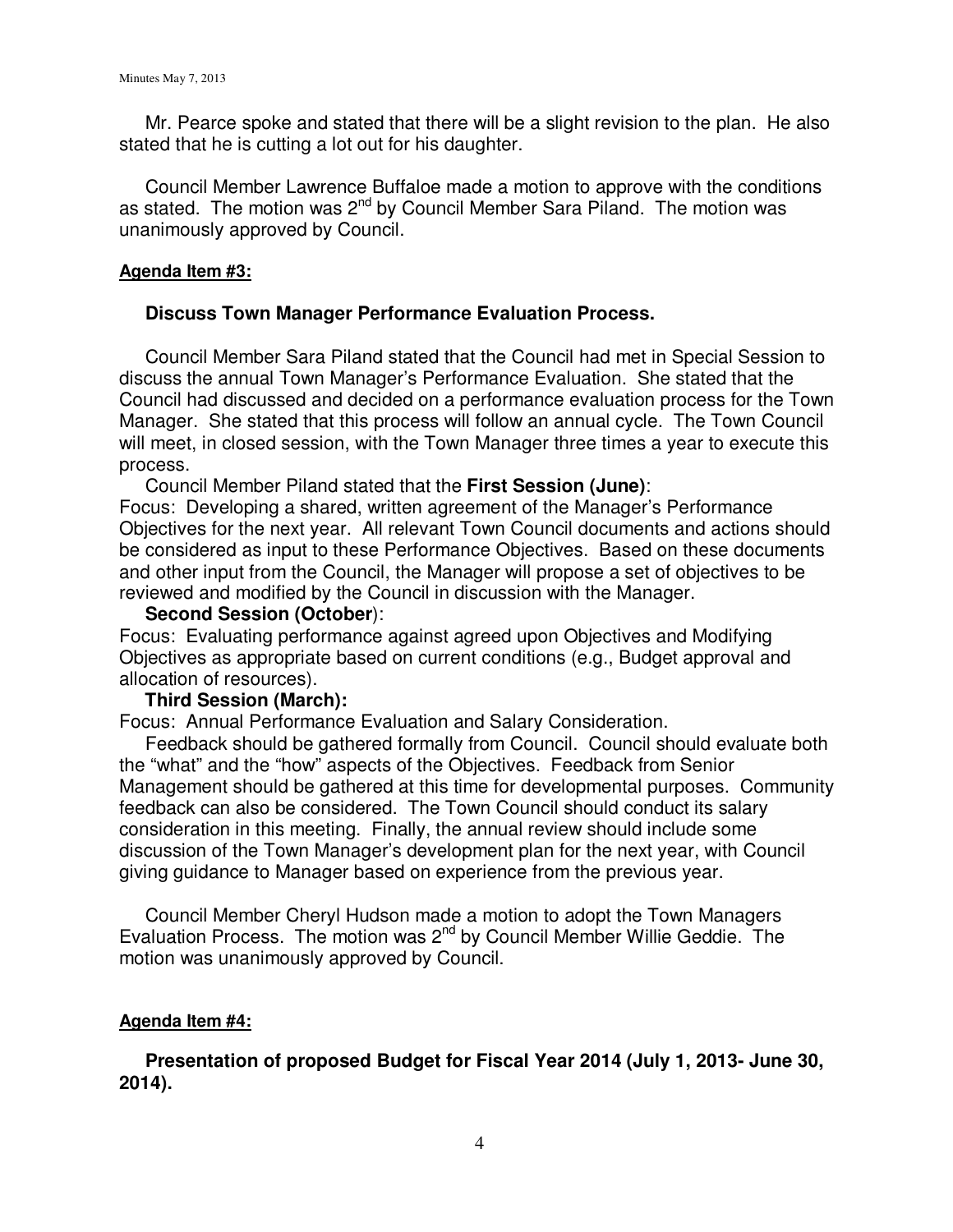Mr. Nazarchyk presented the Proposed Budget for Fiscal Year 2014 (July 1, 2013- June 30, 2014). Mr. Nazarchyk stated that the proposed Budget is \$44,000 more than last year. He stated that this includes Fire Protection, Police Protection, Planning & Zoning, Street Lights, and Administration. This includes the hiring of a part-time admin person, renovation of the bathrooms at the Community Center (to include wheel chair sinks & hot water), storm water study, extra 120 days for deputy duty, and a 2% cost of living allowance (COLA) increase for employees. Mr. Nazarchyk stated that a Public Hearing must be scheduled for final approval of the FY2014 Budget.

 Council Member Lawrence Buffaloe made a motion to approve the proposed Budget; schedule the date of June 4, 2013 for the Public Hearing on the FY2014 Budget; and to publish a legal advertisement in the Fayetteville Observer announcing the Public Hearing on the Budget. The motion was 2<sup>nd</sup> by Council Member Benny Pearce. The motion was unanimously approved by Council.

### **Agenda Item #5:**

### **Discussion with Mr. D.P. Singula.**

 Mayor McLaurin stated that he would like to help Mr. Singula get his tenant into the building at 3353 Dunn Road. He asked Ms. Patti Speicher if she could assist them. Ms. Speicher stated that the original Site Plan could be revised easily and the Town Council could hold a special meeting to review and approve/disapprove the change in tenants at this address.

 Mr. Singula spoke about the building at 3353 Dunn Road, Eastover, NC. He stated that it is an existing building and sidewalks and landscaping do not need to be done. He stated that all the tenant is planning to do is to paint the building. He stated that the tenant is going to open a dress shop. He stated that any help the Council could give to him would be appreciated. Attorney Jackson stated that painting is considered maintenance, not renovation.

 The Council agreed to schedule a Special Town Council Meeting to consider a revision to the original Site Plan for this property for Mr. Singula. Ms. Speicher will notify the Council when the proper paperwork is done so the special meeting can be scheduled.

## **VII. RECEIVE MAYOR'S UPDATE.**

 Mayor McLaurin stated that the stone wall around the flower garden and around the Community building looks very nice. He thanked Mr. West, Mr. Nail for helping him get the stones into place. He does think the Town needs to have a professional brick mason come and fix the stones permanently. Mayor McLaurin stated that he saw children and some adults walking on the stones during Heritage Day. He stated that he is afraid that one of the stones may flip over and someone will get hurt. The Council authorized the Town Manager to look into the matter and determine what needs to be done.

Mayor McLaurin stated that Council Member Willie Geddie received the Rick Glazier Award. It was presented to him on Heritage Day.

 Mayor McLaurin appointed a committee of three to discuss with the Ball Park Association future corporation with the Town and the Ball Park. The committee will consist of Mayor Charles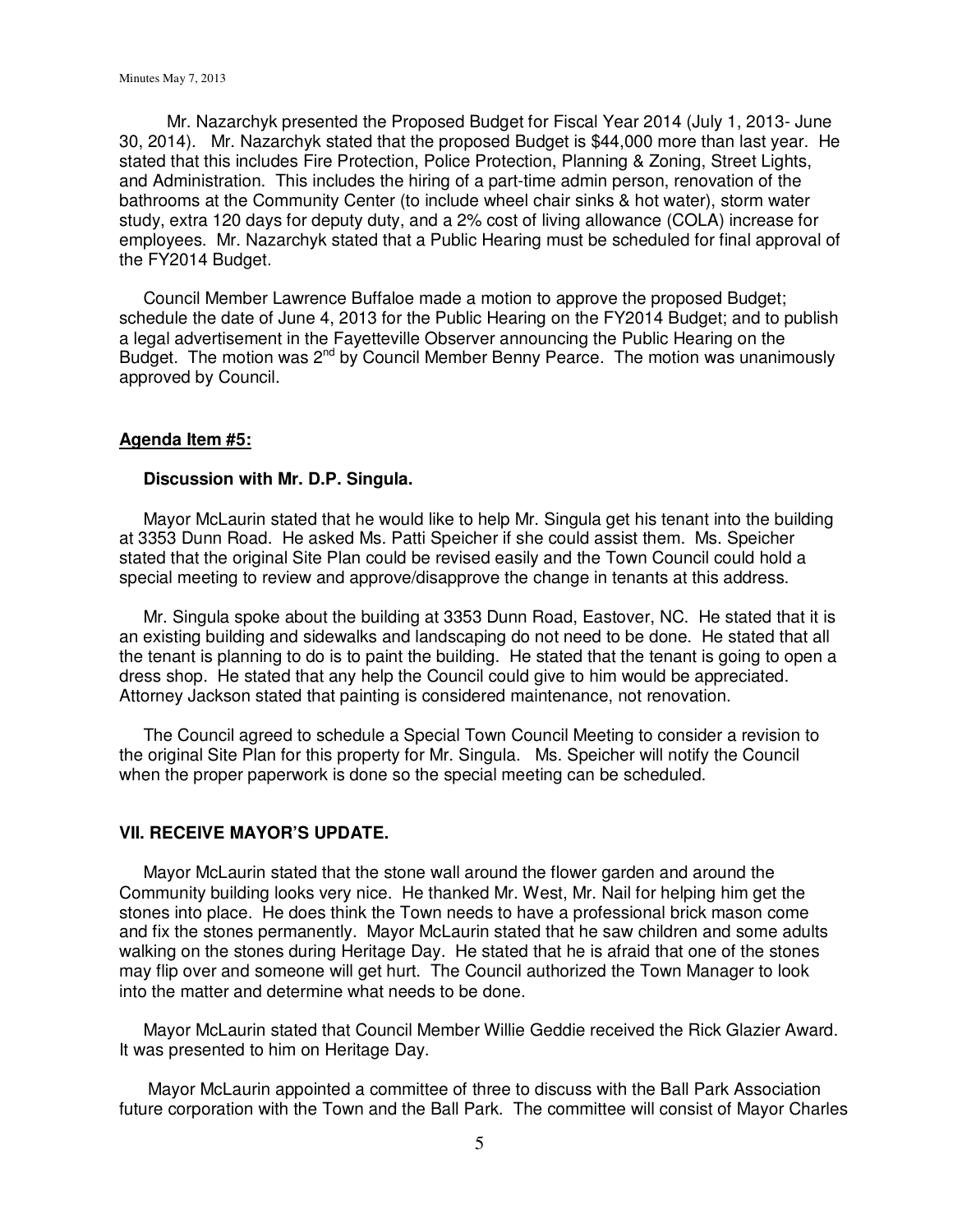G. McLaurin, Council Members Benny Pearce and Lawrence Buffaloe.

### **VIII. RECEIVE TOWN COUNCIL UPDATE.**

 Council Member Willie Geddie thanked everyone for their prayers and thoughtfulness during his recent surgery. He stated that he is doing well. Mr. Geddie also thanked the Council for the Rick Glazier Award, stating that it was such a wonderful surprise.

Council Member Geddie stated that when the Council considers the new Town Hall, he would like to see a Museum Room in it.

 Council Member Sara Piland stated that the children really enjoyed the Park at Heritage Day.

 The Council as a whole agreed for the Town Manager to revisit the homeowners on School Street and give them one of two options, and they are condemnation of their property or an easement right of way to pave the street. Mr. Nazarchyk stated that there are five homeowners on School Street that this will affect.

 Attorney Jackson stated that we must go through the condemnation process if they do not agree. It could be done in 30 days and is called a "Quick Take" by the Town. The Town would pay value of land by appraiser to the homeowners, and fight out later with the homeowners. This is a minimum of 16 feet of land. He stated that this would be an inverse condemnation and would take up two years to settle.

 Council Member Donald Hudson made a motion for the Town Manager to go back to the homeowners and report back to them. The motion was 2<sup>nd</sup> by Lawrence Buffaloe. The motion was unanimously approved by Council.

### **IX. RECEIVE TOWN MANAGER'S UPDATE.**

Mr. Nazarchyk stated that he would like to serve on the Air Quality Board and requested that the Council recommend him to the County Commissioners. Council Member Sara Piland made a motion for the Town Manager to be recommended to the Board of County Commissioners to serve on the Air Quality Board. The motion was  $2^{nd}$  by Council Member Cheryl Hudson. The motion was unanimously approved by Council.

 Mr. Nazarchyk stated that a one acre tract has been donated to the Town by Karen C. Odom which joins the Talley Woodland Park. He stated that Attorney Jackson's office is going to run a title search on the property. Council Member Donald Hudson made a motion for a Title Search to be done on the property. Council Member Cheryl Hudson  $2^{nd}$  the motion. The motion was unanimously approved by Council.

## **X. CONSIDER A MOTION TO ADJOURN.**